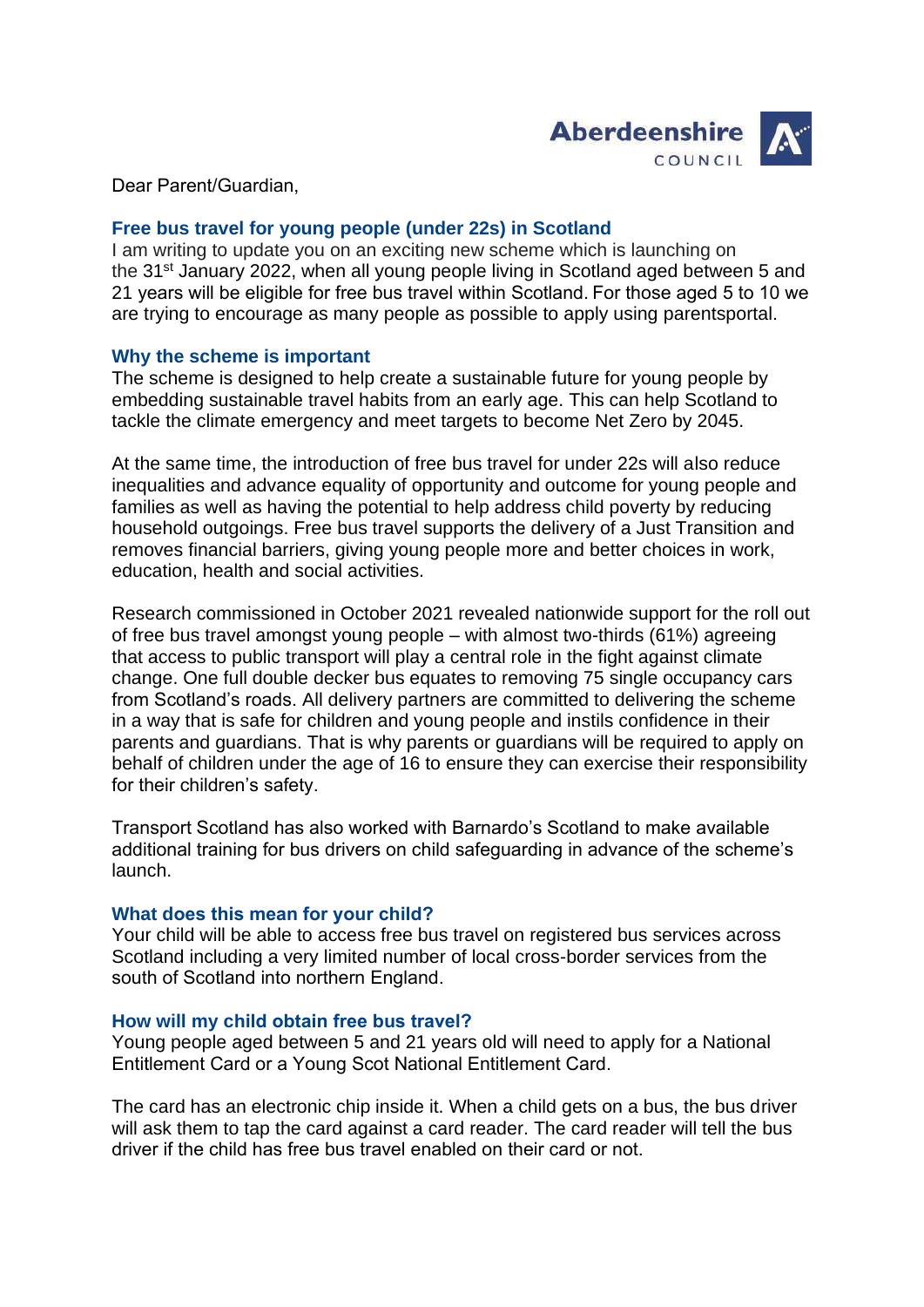Children under 16 years old will need their parent/guardian to apply on their behalf and provide approval for free bus travel to be enabled on their child's card.  

Young people aged 16 years and over will be able to apply for free bus travel themselves.  

Children under 5 years old can already travel on buses for free. They will not need a to apply for a card. 

### **When can parents or young people apply for free bus travel?**

Applications are now open to all young people and children aged 5-21 years who can apply for their new or replacement NEC or Young Scot NEC to access the scheme from 31 January. **However, we are asking that only those for whom bus travel is essential apply at this time, because of work, education, health or care reasons, for example, in line with restrictions relating to Covid-19.** All other eligible applicants will be encouraged to apply at a later date through a national marketing campaign.

### **Application Process**

Even if you already have a National Entitlement Card or Young Scot National Entitlement Care, you must apply for a new or replacement card if you wish to use the scheme.

For children aged 5 to 10 applications should be made via parentsportal. A guide on to the application process is available here: [https://www.youtube.com/watch?v=p4F-](https://www.youtube.com/watch?v=p4F-G-kzbNo)[G-kzbNo.](https://www.youtube.com/watch?v=p4F-G-kzbNo) Further information about parentsportal is available on Aberdeenshire Councils website here: [https://www.aberdeenshire.gov.uk/schools/school](https://www.aberdeenshire.gov.uk/schools/school-info/parents-portal/)[info/parents-portal/](https://www.aberdeenshire.gov.uk/schools/school-info/parents-portal/)

For children aged 11 to 15 an application should be made via <https://getyournec.scot/nec/>Please find step-by-step instructions on how to apply for a NEC and free bus travel through getyournec.scot: [https://www.youtube.com/watch?v=Ev\\_sEjprEDE](https://www.youtube.com/watch?v=Ev_sEjprEDE)

For young people aged between 16 and 21 applications should be made by themselves via <https://getyournec.scot/nec/>

Once your application has been processed your NEC will be delivered to your home address.

### *Please note that an online application should take around 10 minutes and will provide a swifter response and delivery of your updated card.*

### **Other Ways to Apply**

If you are unable to apply online, you can download and complete an application form and email it to together with copies of external documents. If you do not have access to a computer, a paper copy of the application form can be obtained from any Aberdeenshire Council Service Point or by request to the NEC Office on 03456 081 208.